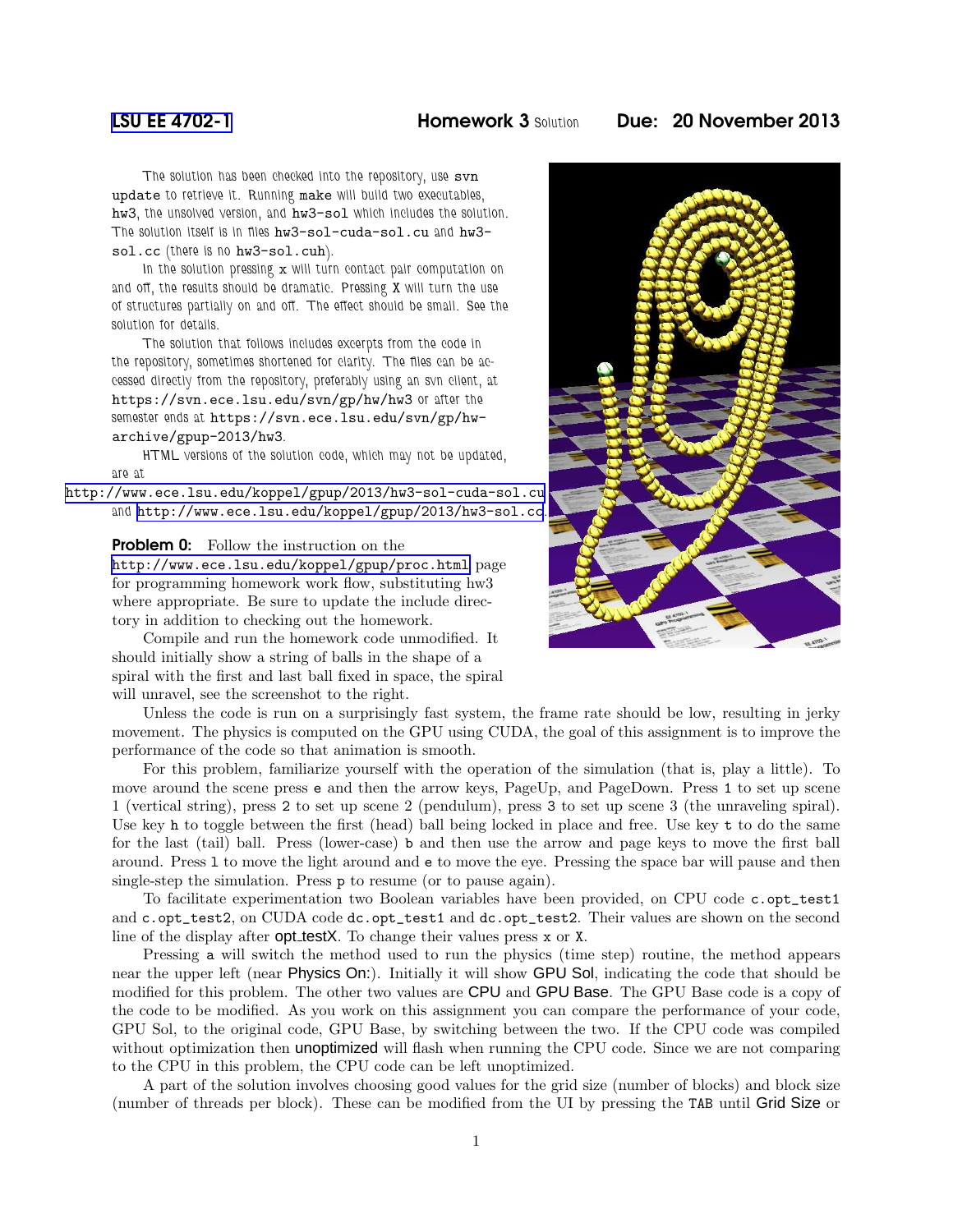Block Size appears, and then by using the  $+$  and  $-$  keys to adjust them. Gravity can also be adjusted, setting it to a low value provides something like slow motion.

The performance of the physics code is shown on the second line to the left of Time Per Time Step, it is the amount of time needed to compute a single simulation time step. The goal, of course, is to minimize this value. The first line shows other performance numbers. FPS shows the frame rate in frames per second. XF indicates the rate at which frames are updated by the code relative to how fast the device displays frames. A value of 1 is optimal. Under some circumstances the class library code may not be able to synchronize with the hardware, in which case it will update at 30 FPS. GPU.GL shows the amount of time spent on the GPU running OpenGL code per frame, it is shown in milliseconds and as a percent of time. What we do in this assignment should not directly affect this number. GPU.CU shows the amount of time running CUDA code per frame (and as a percent of total time). Do not use this number to compare the performance of your code because its value depends on the number of time steps performed. CPU shows the amount of time per frame spent by the CPU on rendering. It does not include physics. Steps / s shows the number of simulation time steps performed per second. This number should be about 10000, if it's lower then the physics code is too slow to keep up. This will initially be the case for the GPU sol code, but when the assignment is finished it should be up to around 10000. When Steps / s is less than 10000 the simulation will appear to be running slowly (like slow motion) and motion may be jerky. **Physics** shows the amount of time spent computing physics, whether on the CPU or GPU.

When solving this assignment focus on **Time Per Time Step**, it can always be used to compare the performance of the different code versions (CPU, GPU Base, and GPU Sol).

The first place to look for CUDA documentation is the CUDA C Programming Guide,

<http://docs.nvidia.com/cuda/cuda-c-programming-guide/>, start with Chapter 2, Programming Model, it provides a quick overview of CUDA concepts. See also Section 3.2. CUDA C is summarized in Appendix B. The link above takes you to a place providing documentation for the entire CUDA Toolkit. A complete list of CUDA runtime functions (the ones we call from CPU code) can be found in the CUDA Runtime API manual. The Programming Guide describes CUDA C, but a complete list of library functions callable from CUDA C can be found in the CUDA Math API manual.

For this assignment the only CUDA runtime calls needed are for allocating memory, and examples of those can be found in the assignment code.

In this assignment the GPU Sol kernel and related code will be modified to improve performance. Here is a summary of how the code works.

The CUDA code is located in file hw3-sol-cuda.cu. It consists of four kernels. At the beginning of every frame kernel data\_pack is called. It initially does nothing but should be modified to pack some of the ball data. Kernel time\_step\_gpu\_sol\_part\_1 updates the balls' velocities, it is launched once per time step. (There are many time steps per frame.) Kernel time\_step\_gpu\_sol\_part\_2 updates positions (and also velocities for platform collision), it is also called once per time step. Kernel data\_unpack is called once per frame, after the other kernels, it initially does nothing but should be modified to unpack data back into the Ball structure. These kernels are launched from the routine frame\_callback in file hw3.cc.

In kernels time\_step\_gpu\_sol\_part\_1 and time\_step\_gpu\_sol\_part\_2 each thread handles one ball. There are c.chain\_length balls, which is set to 256. As we should know, 256 is not a large number of threads for a GPU, and so we should expect the GPUs hardware to be underutilized.

The block and grid sizes are initially set to arbitrary values and these can be adjusted by using the UI, initial values can be changed by modifying routine World::init in hw3.cc.

Several variables are used by both GPU and CPU code. For convenience, they have been placed in structure CPU\_GPU\_Common (see file hw3.cuh), this structure is instantiated in World, as c, and is a CUDA constant, named dc. One member is chain\_length, which is the number of balls. It can be accessed on the CPU as c.chain\_length and on the GPU as dc.chain\_length. Members may be added to this structure. The structure is copied to the GPU by routine data\_cpu\_to\_gpu\_constants, which is called at initialization and whenever a key is pressed.

CUDA runtime API functions (the cuda functions called by CPU code) are wrapped by a macro named CE. This checks the return code of the CUDA function for errors. If there is an error it will end execution with a message.

The Makefile is set to compile the code without CPU optimization but with CUDA optimization. If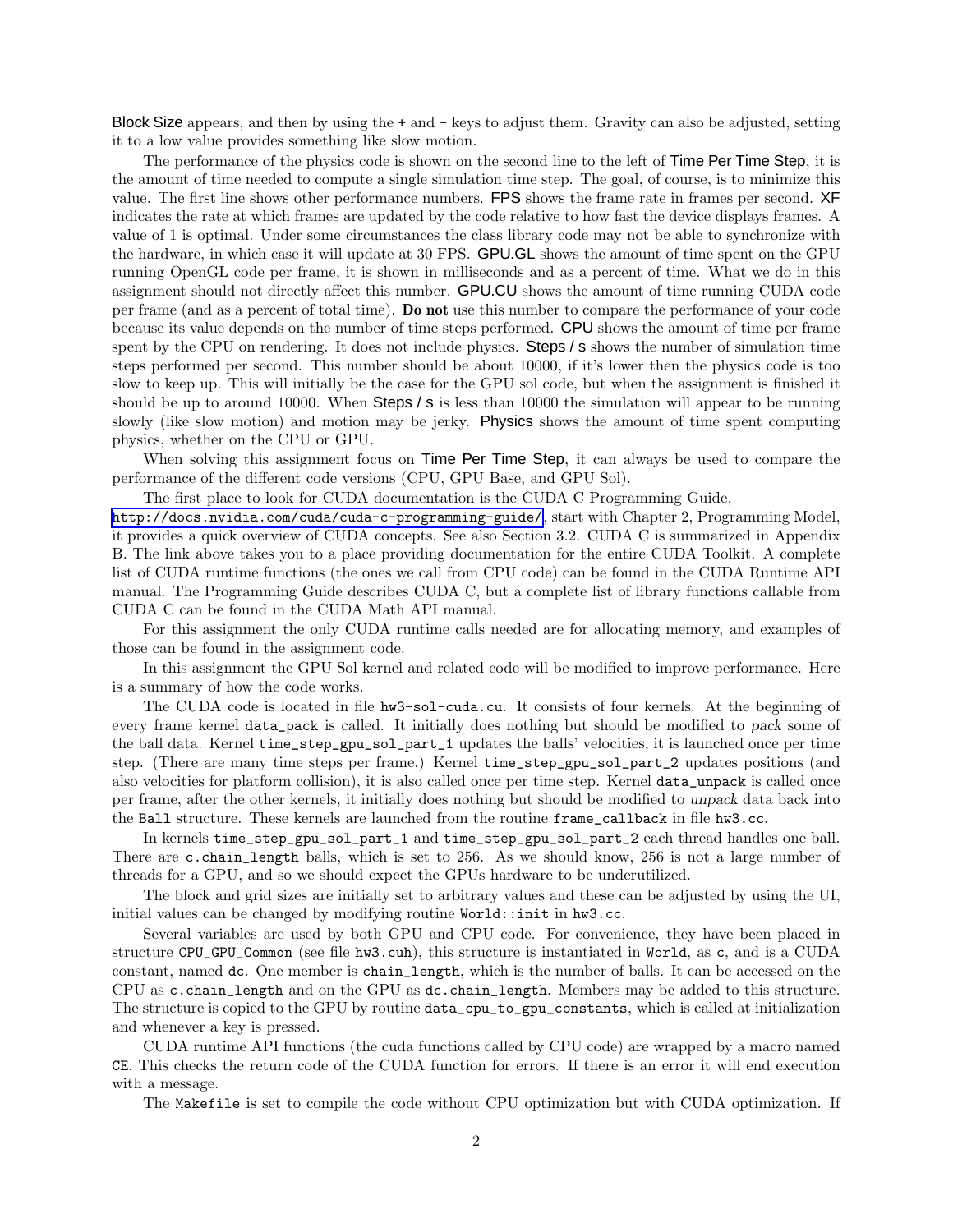you would like to use the cuda debugger (cuda-gdb), you will need to modify Makefile. Add a -G to the OPT\_FLAGS variable. (You can uncomment a line with this flag added.) Then re-build (press F9 or type make from the command line). The code will run excruciatingly slowly, so make sure your program reaches the problematic part quickly.

Adding -O3 to OPT\_FLAGS will turn on CPU optimization.

In the wee hours of the 21st tnphe TA-bot will copy the following files: hw3-sol-cuda.cu, hw3.cc, and hw3.cuh. Limit changes to these files. If code in another file needs to be modified, contact Dr. Koppelman.

You can place text answers to questions in file  $hwd-sol-cuda.cu$ , either in comments or defined out. You can also E-mail or turn in paper copies.

**Problem 1:** Using the UI modify the grid and block sizes and observe the impact on performance.

(*a*) Run the GPU Base code and manually set the grid and block sizes to what you would expect to be good choices. Note the performance. Try varying these to get worse or better performance. Note which values are better, and examples of ones which are worse. Note how sensitive the program is. Does it do just as well even with fewer blocks?

*For the code to run correctly it needs at least 256 threads. Reducing the block and grid sizes so that their product is less than 256 will result in incorrect execution.*

*Generally, the grid size should be a multiple of the number of multiprocessors and the block size should be as large as possible, at least 256. Looking at the beginning of the* part 1 *and* part 2 *kernels we can see that no matter how many threads are launched only 256 (or chain length) will be active. Therefore changing the total number of threads will have no effect.*

*Changing the grid size, however, will affect where the threads run. For example, if the grid size is 1 and the block size is 256 all the threads will run on one multiprocessor. If the grid size is 2 and the block size is 128, the threads will be spread across two multiprocessors. But, if the grid size is 2 and the block size is 256 the threads will be on one multiprocessor (because of the way the code is written, see the code fragment below). Therefore, to have any kind of an impact when adjusting the grid size the block size would have to be chosen so that the product is 256. (Any lower and the code would not run correctly, any higher and the threads doing work would not use all of the multiprocessors.)*

*Still, choosing grid and block sizes this way results in little change in performance. That is because 256 threads is barely enough to utilize the resources on one multiprocessor, so splitting the threads to multiple multiprocessors does not help much.*

```
__global__ void
time_step_gpu_base_part_1(float delta_t)
{
  const int tid = threadIdx.x + blockIdx.x * blockDim.x;
 const int bi = tid; // Ball Index
```
if ( bi >= dc.chain\_length ) return;

(*b*) Modify the code (in routine World::init) so that it starts off with a good configuration. Look for comments "Helpful information" and "Put Solution Here" in this routine. (The solution to this part will have to be changed to reflect modifications made due to the solution to Problem 3. If Problem 3 isn't solved this part can still get full credit. If you prefer don't work on this part until after Problem 3.)

*The solution to this part is based on the solution to Problem 3. The* part 1 *kernel for the solution to Problem 3 will keep as many threads as busy as possible, up to the maximum of* 256<sup>2</sup> = 65536 *for the default chain length of 256. Since it is possible to keep that many threads busy, here we will launch as many threads as possible in each block, and set the grid size (the number of blocks) equal to the number of processors.*

*Looking at the code towards the end of* World::init *we see a variable that holds the number of multiprocessors with a comment encouraging us to use it:*

```
// Helpful information for solution.
//
const int number_of_multiprocessors = cuda_prop.multiProcessorCount;
Kernel_Info *ki_part_1 = NULL;
for ( int i=0; i<gpu_info.num_kernels; i++ )
  if ( pString(gpu_info.ki[i].name) == "time_step_gpu_sol_part_1" )
```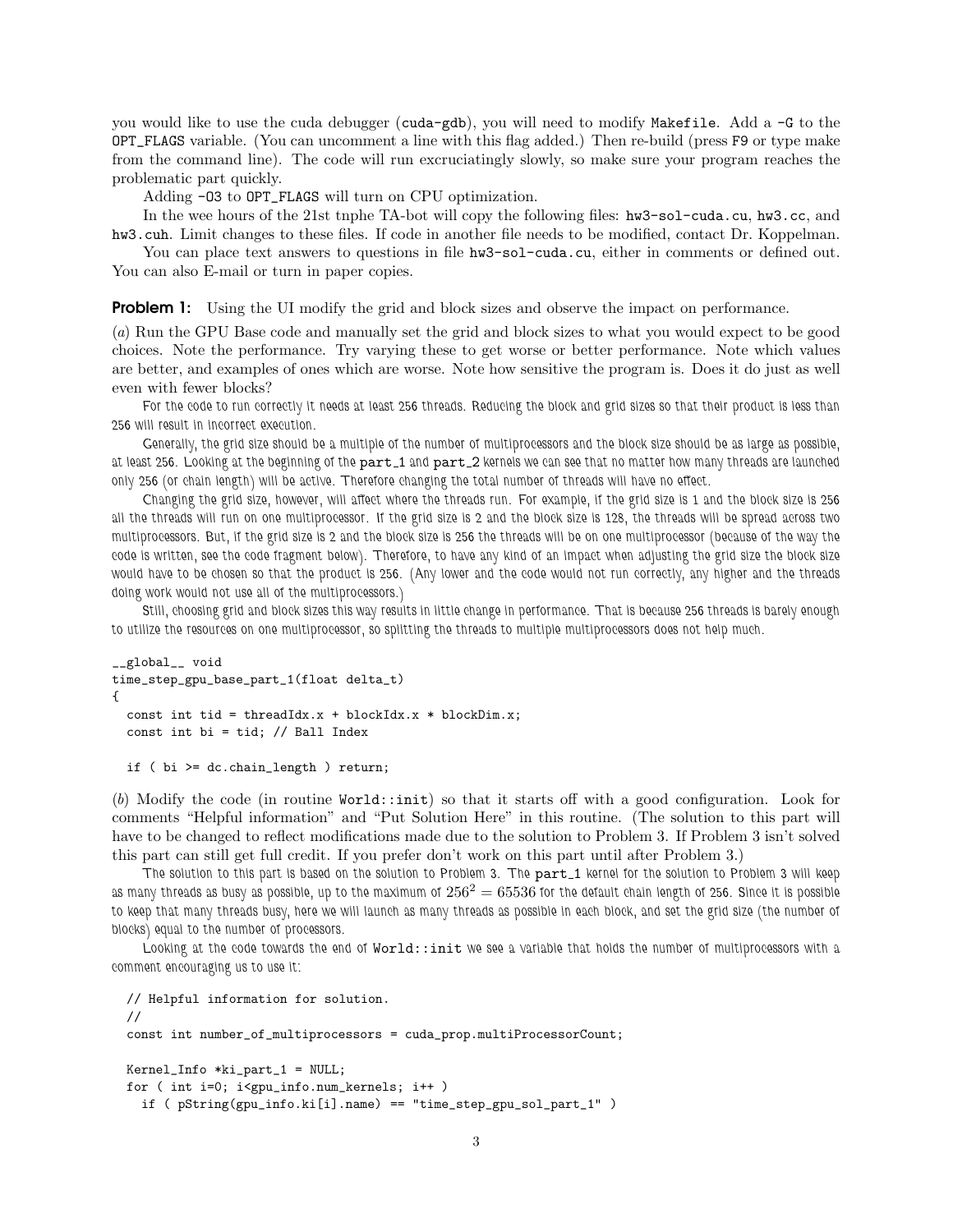```
ki<sub>-</sub>part<sub>-</sub>1 = kgpu<sub>-</sub>info.ki[i];
```

```
const int max_threads_part_1 =
 ki_part_1 ? ki_part_1->cfa.maxThreadsPerBlock : 0;
```
Notice that there is also a variable that gives the maximum number of threads per block possible when launching the part\_1 *kernel. We'll use that to set the block size:*

/// SOLUTION

```
// Set the grid size to the number of multiprocessors.
//
opt_grid_size = number_of_multiprocessors;
// Set the block size to the maximum number of threads possible for
// the part_1 kernel.
//
opt_block_size = max_threads_part_1;
```
The block and grid size apply to all kernels that are launched but we chose the block and grid size just for the part 1 kernel *that we wrote for Problem 3. That means the block and grid size for the other kernels are larger than they have to be. Because those other kernels only need 256 threads, it doesn't matter if they use one multiprocessor or several (as we saw in part (a)). So* rather than have separate block and grid size variables for the part<sub>-2</sub>, pack, and unpack kernels, we'll just launch them with *non-optimal sizes that anyway won't make a difference.*

**Problem 2:** The CUDA code accesses the same Ball structure as the CPU code, which, though convenient, is not GPU-friendly because memory requests will only partially be used. Fix it. *Spoiler: It won't help performance.*

(*a*) Modify the code to use a GPU-friendly organization for Ball::position.

For your convenience, a variable is already present for the new storage for ball positions, c.d\_pos (CPU name) and dc.d\_pos (GPU name).

- You'll need to allocate device storage for the positions, do that in routine World::init. Device storage for balls is already allocated in that routine, use that code as an example.
- Modify kernel data pack to reorganize the data for the GPU (reading from the Ball structure and writing to your new array).
- Modify time\_step\_gpu\_sol\_part\_1 and time\_step\_gpu\_sol\_part\_2 so that they read and write positions from and to your new array.
- Modify data unpack so that it puts data back into the Ball structures.
- Optional: include the ball radius in the w component of position and use it where needed.

*The line below in* hw3.cc *allocates the storage:*

```
// Allocate storage for the "flat" position array.
//
CE( cudaMalloc( &c.d_pos, c.chain_length*sizeof(c.d_pos[0])) );
```
*The pack and unpack routines contain the following lines:*

```
// data_pack added lines:
Ball* const ball = kdc.d_balls[bi];dc.d_pos[bi] = ball->position;
dc.d_pos[bi].w = ball->radius;
```
// data\_unpack added lines: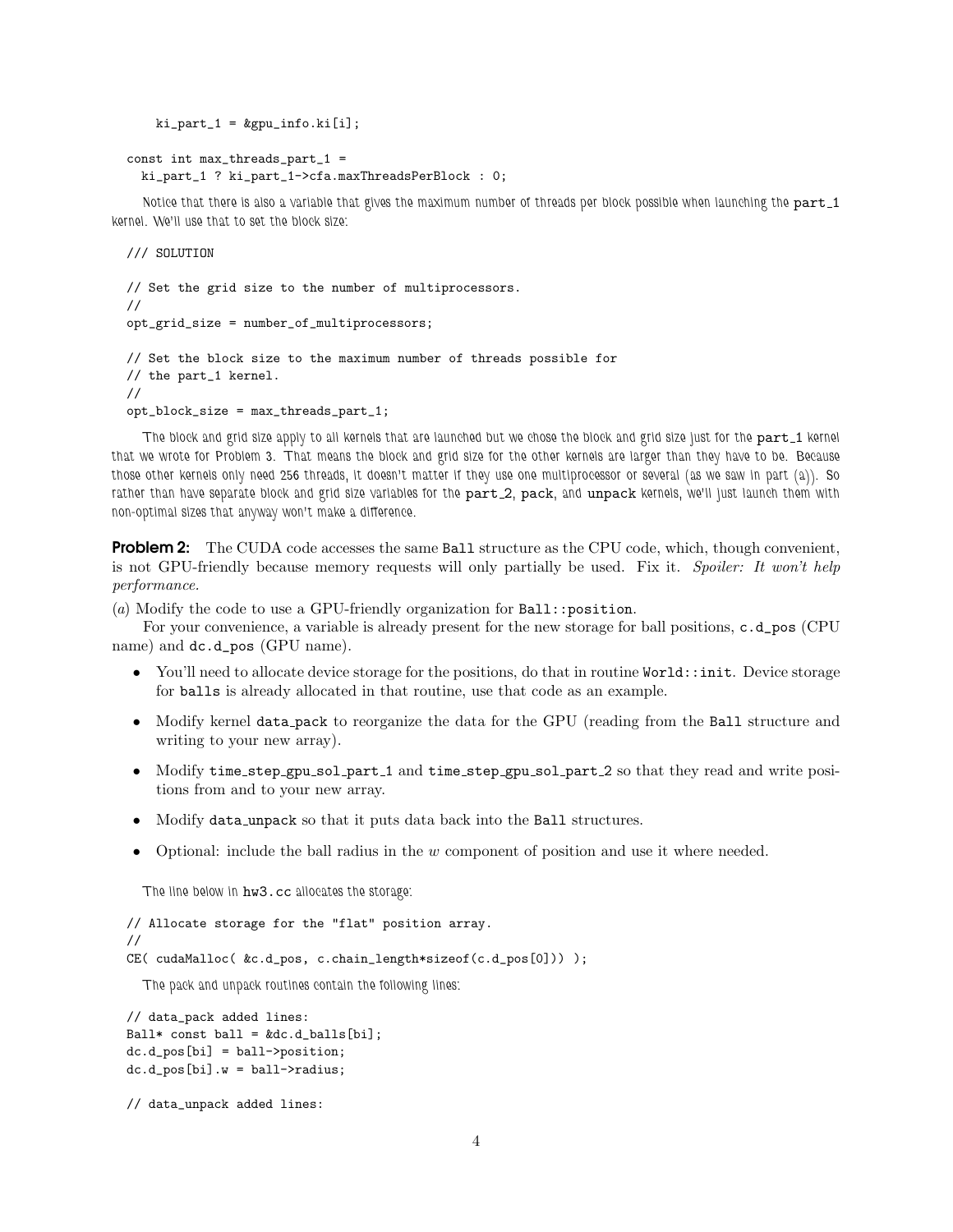```
Ball* const ball = kdc.d_balls[bi];ball->position = dc.d_pos[bi];
ball->position.w = 1;
```
*Code that had been reading* ball->position *must now be changed to read* d pos*. Here are some sample changed lines:*

```
// In part_1
// Original code:
const float4 ball_position = ball->position;
// Modified code:
const float4 ball_position = dc.d_pos[bi];
```

```
// In part_2
// Original code:
ball->position += ball->velocity * delta_t;
// Modified code:
dc.d_pos[bi] += ball->velocity * delta_t;
```
(*b*) Measure the performance change by comparing GPU Sol (the code you modified) to GPU base. Explain why the change should not have made much of a difference in this code. (This can change depending on how the next problem is solved.) To answer this question look at the part of the code that's consuming the most execution time. It's only a few lines.

*In the solution checked in to the repository a user can switch between the two methods of accessing positions by pressing* X *(upper-case).* If the green text to the right of  $opt_testX$  shows 01 then the contact pair (penetration) code accesses the position *from the structure, if the text shows* 00 *then its using the array* d pos*. (The lower-case* x *turns the contact code on and off.)*

*The difference in performance is very small. On a Kepler K20c the time per time step is* 30.7 µs *when accessing the array and*  $31.4 \,\mu s$  when accessing the structure.

*The explanation for this small performance difference can be seen in the part of the code consuming most of the execution time, the contact pair loop. Here is an excerpt of the code in the contact pair loop (the original one):*

```
for ( int j=0; j<dc.chain_length; j++ ) if ( abs(j-bi) ) {
     Ball* const ball2 = kdc.d_balls[j];pNorm ball_to_2 = mn(ball_position,ball2->position);
     const float rsum = ball_radius + ball2->radius;
     if (rsum * rsum > ball_to_2.max_sq)
         force - (rsum - ball_to_2.magnitude) * 1000 * ball_to_2;}
```
*In the original code each thread executes that loop for 256 iterations, and one can assume that it is responsible for most of the execution time. So why doesn't replacing* ball2->position *with* dc.d pos[j] *have much of an impact?*

The short answer is: *because all threads in a warp are accessing the same element,* j*, and so it doesn't matter if adjacent elements are adjacent in memory.*

*Here is the more detailed explanation. Global memory is accessed by forming requests. (In class a request was illustrated using a guy with a tray.) A* request *has a starting address and a size. On current generation Kepler systems the request size can be 32, 64, or 128 bytes. On the older Fermi systems (which we have in the lab) the request size normally is just 128 bytes. A request is formed on behalf of the threads in a warp (or half warp on some systems). If all 32 threads are accessing the same location then there will just be a single request. If the 32 threads are each accessing one byte and the memory locations are consecutive (say, they are accessing* char array[threadIdx.x]*), then there will be one 32-byte request. But, if each thread is accessing one byte but the addresses are very different, (say, they are accessing* char array[1024\*threadIdx.x]*), then 32 requests will be needed.* Since the minimum request size is 32 bytes, the total amount of memory accessed will be  $32\times32 = 1024$  bytes. For Fermi systems the waste is greater,  $32 \times 128 = 4096$  bytes.

*Remember that within a warp all threads are at the same place in the program and so in the code above when the threads in a warp access* ball2->position *they will all have the same value of* j *and so will be accessing the same location. The amount of data needed will be 16 bytes (four floats which are four bytes each). This can be satisfied with a single request. The request size is exactly the same when the array is used. Because the request sizes (and number of requests) are the same in both cases we don't expect the performance of the contact pair loop to be affected.*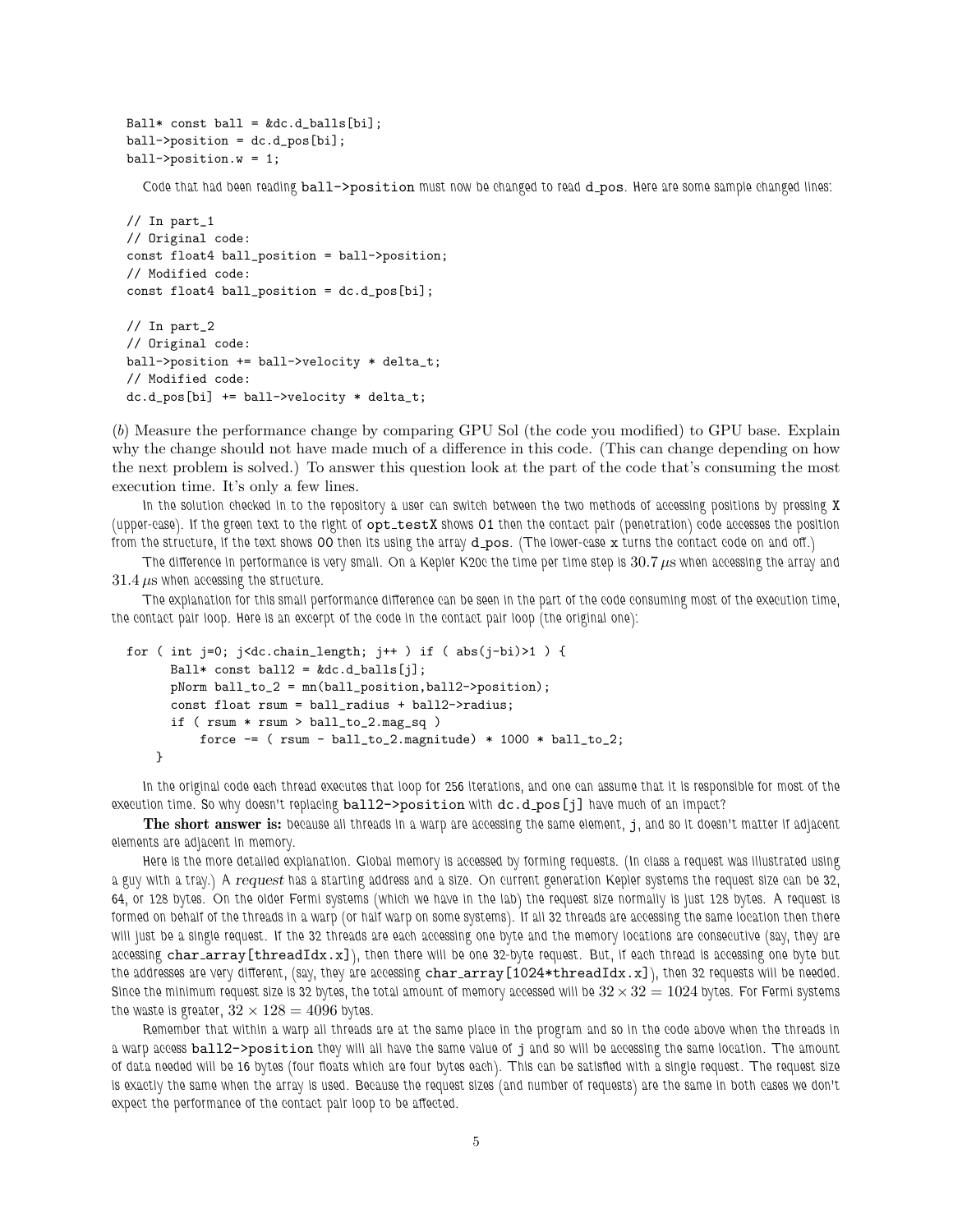*Elsewhere in the code the use of an array for positions does have an advantage. Consider the code below from the top of the* part 1 *routine:*

```
const int bi = threadIdx.x + blockIdx.x * blockDim.x;
Ball* const ball = kdc.d_balls[bi];const float4 ball_position = ball->position; // Structure access.
const float4 ball_position = dc.d_pos[bi]; // Array access.
```
*Consider consecutive threads in a warp. (Consecutive threads have consecutive values of* threadIdx.x *[say, 0, 1, 2,* . . .*]* and the same value of blockIdx.x *[say, all are equal to 12].*) First, consider access to d\_pos. We are accessing 32 consecutive *elements for a total size of*  $32 \times 16 = 512$  bytes. That can be serviced with four 128-byte requests, and every byte will be used. *(Ignoring the* w *component.)*

*Next, consider the access to* ball->position*. The size of the* Ball *structure is 48 bytes, but the line of code we are interested in only accesses 16 of those bytes. To to retrieve* ball->position *for a warp 32 requests of size 32 will be used, for a total size of 1024 bytes. This will consume twice as much bandwidth for the same amount of data, slowing execution. The waste is* even larger when accessing scalar values such as mass\_inv, there only 4 bytes of each 32-byte request is used.

*This waste has a small impact because execution time is dominated by the contact-pair loop in which, as we have seen, structure access is not a problem.*

*The answer to this question can change depending on how Problem 3 was solved. For the posted solution the answer* does not *change. Consecutive threads still access the same element.*

**Problem 3:** This is the problem where performance will be improved by a substantial amount. The code uses a brute-force  $O(n^2)$  method (where n is the number of balls) for resolving interpenetration—that we won't change. The GPU Base and Sol kernels use one thread per ball, so each of these n threads has to check almost n other balls for collisions. We know that  $n = 256$  (the number of balls the code uses) threads is not enough to get good utilization on current NVIDIA GPUs.

Modify the code so that the  $time\_step\_gpu\_sol\_part\_1$  kernel can use more than n threads. For example, if it were launched with  $2n$  threads, a pair of threads would handle one ball and each one would only need to check about  $n/2$  other balls for contact. Try to write your code to use an arbitrary number of threads per ball, this can be based on a hard-coded constant (const int thds\_per\_ball=4;) or the code might compute this based on the total number of threads (this is what the spring demo does).

Be sure to update the launch configuration so that it chooses a good block and grid size for your new kernel. (If you like, you can provide a separate configuration for time\_step\_gpu\_sol\_part\_1 and the other kernels.)

The spring demo code solves a similar problem, but **unlike the spring demo** the time\_step\_gpu\_sol\_part\_1 kernel must compute both near neighbor forces and resolve penetration.

*The first step is to assign balls to threads. A thread has is assigned a ball for which it is responsible for computing forces, the ball number is given by* bi *in both the original code and the solution. In the solution we want multiple threads to operate on the same ball and we would like all threads operating on the same ball to be in the same block. To realize that we first compute how many balls will be handled by each block (based on the grid size) and then how many threads would be assigned to each ball (based on the block size):*

```
const int balls_per_block = (gridDim.x - 1 + dc.chain_length) / gridDim.x;const int thds_per_ball = blockDim.x / balls_per_block;
```
*Based on the number of balls per block and the block index we can find the smallest numbered ball handled by any thread in a block:*

```
const int bi_block = blockIdx.x * balls_per_block;
```
*Based on the code so far, a block will handle balls numbered* bi block *to* bi block+balls per block-1*. There are two reasonable ways to assign these to threads. The solution below assigns consecutive threads to consecutive balls:*

```
const int b<sup>local</sup> = threadIdx.x % balls_per_block;
```

```
const int bi = bi_block + b_local;
```
*An alternative would assign consecutive threads to the same ball, that would be achieved by setting* b local=threadIdx.x/thds per ball;*.*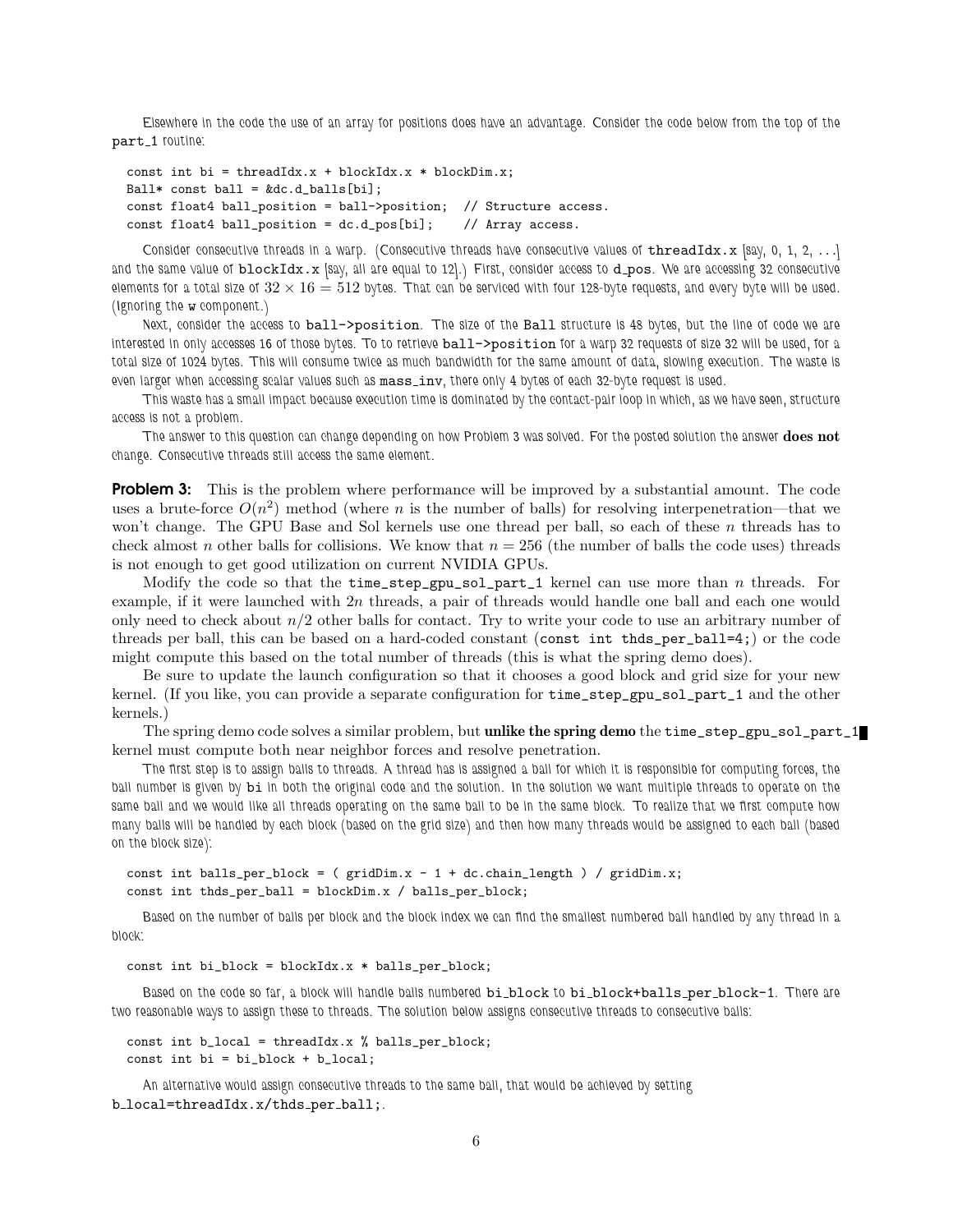*The reason for assigning consecutive threads to consecutive balls is to make the contact pair loop more efficient. That is, if the threads in a warp are all responsible for computing forces for different balls then they can each access the same "ball2" for comparison.*

*The line below computes the index of the first ball accessed in the contact pair loop:*

```
const int ai_first = threadIdx.x / balls_per_block;
```
*Since there are several threads assigned to a ball we need to pick one to handle gravitational force, in the solution that would be the thread that accesses ball 0 in the contact pair loop:*

if ( ai\_first == 0 ) force += ball->mass \* dc.gravity\_accel;

*(If all threads executed the line above it would be as though gravity were* thds per ball times higher. That was a common *mistake in submitted solutions.)*

*This problem specifically mentioned the contact pair loop as a place to use the extra threads but the neighbor loop too can benefit. (Points were not deducted if the neighbor loop was not handled by multiple threads.)*

*We'll divide the iterations of the neighbor loop amongst the threads using the same variable,* ai first*, that we use for the contact pair loop. Rather than start at*  $-3$  *the contact pair loop starts at*  $ai\_first-3$  *and rather than incrementing j by 1 we increment by* thds per ball*:*

for ( int  $j = ai\_first - 3$ ;  $j < 4$ ;  $j += thds\_per\_ball$  )

*When the neighbor loop finishes, the forces for each ball will be split across seven (really six) threads. We need to move those* forces to the thread responsible for updating velocity, the one with  $a$ i\_first==0.

*We do that by first writing the force into a shared array, and then have the* ai first==0 *thread add up those forces one by one. The method below should only be used when the number of items being added are small, in this case 6.*

```
__shared__ float3 forces[1024];
forces[threadIdx.x] = force;
__syncthreads();
if ( ai_first == 0 ) {
   const int iters = min(7, thds\_per\_ball);for ( int i=1; i<iters; i++ )
      force += forces[threadIdx.x + i * balls_per_block];
    forces[threadIdx.x] = force;}
```
Next is the contact pair loop. In the solution this loop is skipped if the opt\_test1 *variable* is true, that's to demonstrate how *long its taking.*

*The contact pair loop has two changes. The original loop iterated from* j=0 *to the chain length (256). Now we have to adjust* the loop so each thread handling a ball accesses a different set of "ball2" balls. The starting point is ai first. Since there are thds per ball *threads handling each ball (each with a different value of* ai first*), the increment must be* thds per ball*.*

```
if ( !dc.opt_test1 )
  for ( int j=ai_first; j<dc.chain_length; j += thds_per_ball )
   if (abs(j-bi)>1)
```
*The other change to the contact pair loop is the method used to update the force variable. In the neighbor loop each thread updated its own copy of* force *and these were combined after the loop completed. For the contact pair loop we'll use a different approach. Rather than combine the forces after the contact loop exits, we will have each thread for a ball add the force to the same location. Variable* **b\_local** is the same for all threads handling the same ball (within a block). So that will be used as the index *into the* forces *shared array.*

*We can't just use the code* forces[b local]+=sep f *because multiple threads with the same value of* b local *may execute that line at the same time (which would result in an incorrect sum). An easy but costly way to avoid the problem is by using an atomic add. Remember that an atomic add will correctly add something to a memory location (shared or global) by first locking the location, performing the operation, and then unlocking the location. The locking and unlocking slows things down, especially when multiple threads are trying to access the same location.*

*The reason that an atomic add is acceptable here is because we expect only a few balls to be in contact, and so the atomic adds will be reached for only a small fraction of the iterations. Here is the simplified code:*